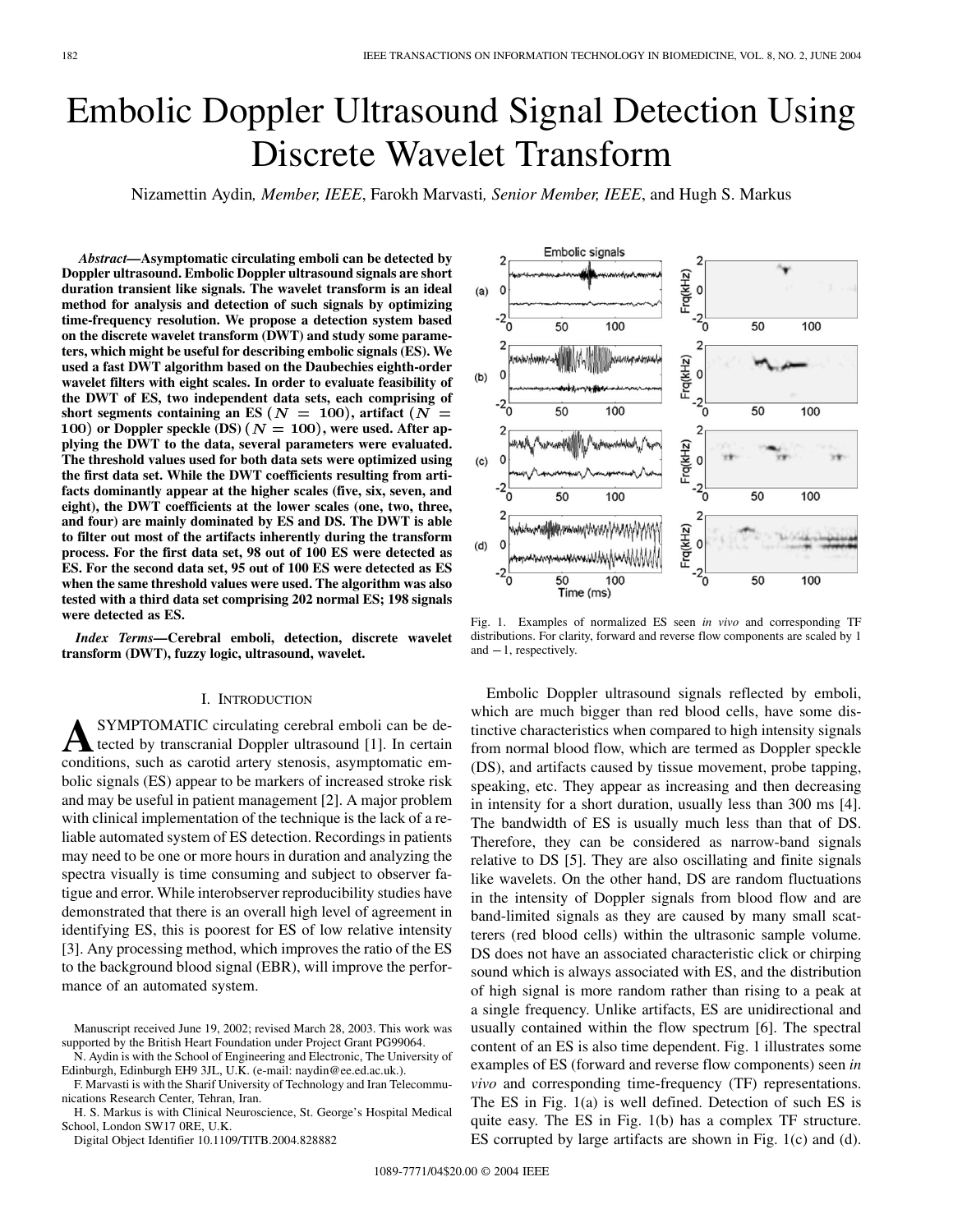An implication of this is that simple analysis and detection techniques are likely to fail.

A number of methods to detect cerebral emboli and to discriminate them from artifacts using Doppler ultrasound have been studied in the literature. These include discrimination of ES based on audio–visual characteristics [[7\]](#page-7-0), [[8\]](#page-7-0), spectral analysis [\[9](#page-7-0)], automated detection software [[6\]](#page-7-0), a trained neural network [\[10](#page-7-0)], a coincidence method [\[11](#page-7-0)], a TF processing based on spectrogram [[12\]](#page-7-0), [\[13](#page-7-0)], a frequency filtering method based on bandpass filters with a fixed bandwidth [[14\]](#page-7-0), a rule-based expert system [[15\]](#page-7-0), an off-line automated emboli detection based on the pseudo-Wigner power distribution [[16\]](#page-7-0), a TF analysis method based on the matching pursuit [\[17](#page-7-0)], [\[18](#page-7-0)], and use of power m-mode Doppler for tracking emboli [[19\]](#page-7-0). A number of researchers have reported that the continuous wavelet transform (WT) performs better than the fast Fourier transform (FFT) for analysis and detection of ES [\[20](#page-7-0)]–[[22\]](#page-7-0). The existence of fast algorithms to implement the discrete wavelet transform (DWT) also makes the investigation of the feasibility of ES detection systems based on the DWT worthwhile. Moreover, the DWT is ideal to suppress unwanted signals such as artifact, white noise, and DS [[23\]](#page-7-0). In this study, we used the DWT to decompose an ES into different frequency bands and determined which features most accurately describe ES over the scales. We then investigated how to utilize these features in an on-line system.

## II. DWT ANALYSIS OF DOPPLER SIGNALS

## *A. Wavelet Transform*

For the TF analysis of a signal, a number of methods have been used. A desired property for any method is the availability of a fast algorithm allowing implementation in real time. This is exactly what made the Fourier transform so popular. With the advent of fast computers, the FFT has been extensively used for the TF analysis of signals in a wide range of fields. As an analogy to what the FFT does for the Fourier transform, an efficient method called the fast wavelet transform has been developed to implement the DWT using filters [[24\]](#page-7-0).

The WT of a continuous time signal  $s(t)$  is defined as

$$
W_s(a,b) = \frac{1}{\sqrt{a}} \int_{-\infty}^{+\infty} s(t) \psi\left(\frac{t-b}{a}\right) dt \tag{1}
$$

where a is the scale, b is the translation, and  $\psi_{a,b}$  is the mother wavelet. The WT in (1) is highly redundant and the parameters  $\alpha$  and  $\beta$  are continuous. Application of the WT in practice is achieved using digital computers. Therefore, the WT is evaluated on a discrete grid on the time-scale plane corresponding to a discrete set of continuous basis function. A DWT yields a countable set of coefficients, which correspond to the points on a two-dimensional grid of discrete points in the time-scale domain [\[25](#page-7-0)]. The DWT of a signal is defined with respect to a mother wavelet and maps continuous finite energy signals to a two-dimensional grid of coefficients

$$
W_s(m,n) = \frac{1}{\sqrt{a_0^m}} \int_{-\infty}^{+\infty} s(t) \psi\left(\frac{t - nb_0 a_0^m}{a_0^m}\right) dt \qquad (2)
$$

where  $m$  and  $n$  are discrete scale and translation steps. The scale a in the continuous WT case becomes  $a = a_0^m$ , and the translation b becomes  $b = nb_0a_0^m$  in the DWT.  $a_0$  and  $b_0$  are discrete scale and translation step sizes, respectively. When a discrete time finite energy signal with length  $N$  is considered, its DWT is a discrete inner product, which can be written as a circular convolution

$$
W_s(m,n) = \frac{1}{\sqrt{a_0^m}} \sum_{k=0}^{N-1} s(k) \psi\left(\frac{k - nb_0 a_0^m}{a_0^m}\right) \tag{3}
$$

where  $\psi_{m,n}$  is the wavelet function. The DWT of a discrete signal yields a set of coefficients including all the detailed coefficients and the last approximation coefficient [[26\]](#page-7-0). Under certain conditions [[27\]](#page-7-0), reconstructing a signal from its wavelet coefficients is also possible. The process is called the inverse discrete wavelet transform (IDWT) and involves interpolation and filtering.

## *B. DWT Description of DS, ES, and Artifacts*

Prior to the study of DS, ES, and artifacts, it is instructive to investigate the DWT of Gaussian white noise (GWN) and compare it with the DWT of ES, DS, and artifacts. For this study, a complex GWN  $n(k)$  of length 2048, was generated numerically. The DWT (eight scales) was applied to the signal. An eighthorder Daubechies wavelet was used for the analysis. The detailed coefficients were independently reconstructed and some simple statistics such as peak value and variance were calculated on the instantaneous power (IP) [[28\]](#page-7-0) of the reconstructed scales. The same processes were applied to a data set comprising the forward and reverse flow components of 100 ES, 100 DS, and 100 Doppler signals with artifacts, each of a standard 5-s duration. The sampling frequency was 7150 Hz. Average peak values and variances of IP for each scale of the forward and reverse flow components were calculated, and then the results were normalized to one for both flow directions separately. The average normalized peak values (*pemf/pemr*, *pspf/pspr*, *parf/parr*), and average normalized variances (*vemf/vemr*, *vspf/vspr*, *varf/varr*) of IP for each scales of forward–reverse flow components of ES, DS, and artifacts, respectively, as compared to the peak IP and variance for the GWN (*pgwn* and *vgwn*, respectively) are illustrated in Fig. 2. The *pgwn* halves and *vgwn* quarters approximately with increasing scale. This is the expected pattern seen on the ES detection systems when there is no signal.

From Fig. 2(a) and (c), it is apparent that the ES concentrate on the Scales 2, 3, and 4, the DS concentrate on the Scales 1, 2, and 3 , and the artifacts concentrate on the Scales 5 and 6. They do not follow the same pattern as the GWN for the forward flow signals. For the reverse flow signals, both the ES and DS display a similar pattern as the GWN [Fig. 2(b) and (d)], implying that both are mostly unidirectional. Large values of *pemr* and *vemr*in Scale 5 [Fig. 2(b) and (c)] are due to the existence of some artifacts. The reverse component of the artifact has almost the same characteristics as the forward components, confirming that most of the artifacts are bidirectional. Identifying and eventually suppressing these artifacts using the WT is quite straightforward. Although both are directional, ES differ from DS in certain aspects. They are much shorter in time, have higher amplitudes,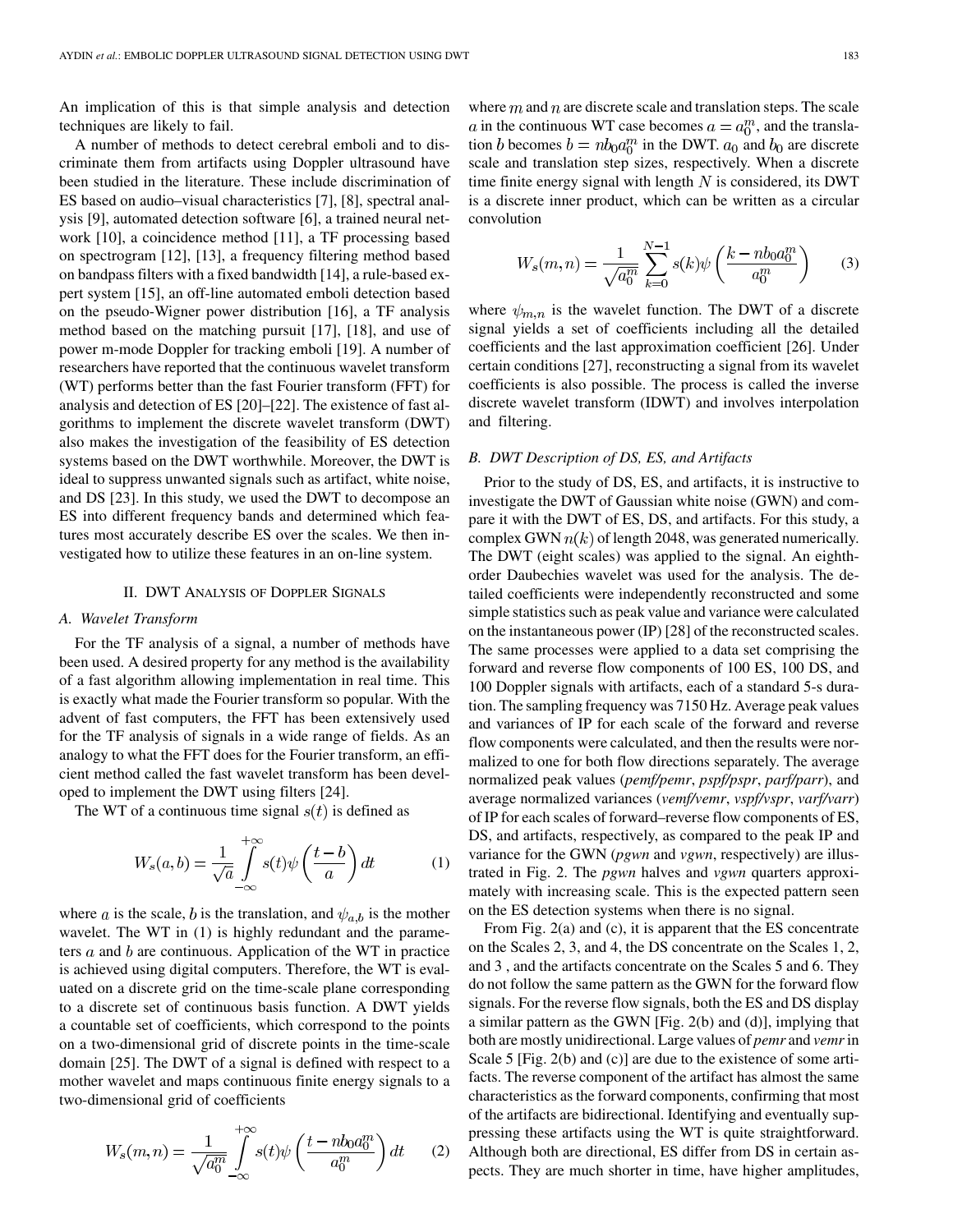

Fig. 2. (a) and (b) average normalized peak values (*pemf/pemr*, *pspf/pspr*, *parf/parr*) and (c) and (d) average normalized variances (*vemf/vemr*, *vspf/vspr*, *varf/varr*) of IP for each scale of forward–reverse flow components of ES, DS, and artifacts, respectively, as compared to GWN (*pgwn*, *vgwn*).

and narrower frequency bands. It is also obvious that there is an overlap between ES and DS. Therefore, it is impossible to differentiate an embolic event totally from normal DS. However, improvement in detecting ES is achievable by using the wavelet decomposition.

## III. SUBJECTS AND METHOD

## *A. Data Collection for All Studies*

The ES used for this study were recorded using a commercially available transcranial Doppler system (EME Pioneer TC4040) with a 2-MHz transducer. The recordings were made from the ipsilateral middle cerebral artery of 35 patients with symptomatic carotid stenosis. Recordings had been made onto digital audiotape. ES were identified subjectively by two experienced observers from both the FFT spectral display and the audio signal using conventional criteria [[29\]](#page-7-0). The quadrature audio Doppler signals containing ES were exported to a personal computer for signal analysis. The sampling frequency was 7150 Hz. In order to evaluate the detection system, two independent data sets, each comprising 100 low intensity ES, 100 various type of artifacts and 100 DS were used. The total 200 artifacts were created artifically during patient recordings by tapping the probe (37), or by speech or coughing (66), or obtained from natural artifacts occurring during patient movement, speech, or coughing during routine patient recordings (93). After applying the DWT to the data, several parameters were evaluated. The threshold values used in both data sets were optimized using the first data set. An eighth-order Daubechies wavelet filter [\[27](#page-7-0)] was used for both data sets. The order of the filter were experimentally determined to be suitable for ES detection. The number of scales was eight. Only one cardiac cycle (approximately 1 s) was considered for the first data set. For the second data set, a standard 5-s duration segment including several cardiac cycles was considered. The second data set was developed to validate the detection algorithm which was devised from the first data set. The algorithm was also tested on a third data set comprising 100 ES, which were recorded preoperatively from patients presented with 50% or more symptomatic internal carotid artery stenosis, and 102 ES, which were recorded from the patients underwent carotid endarterectomy. Only extracts of 5 s of each signal in this data set were used.

## *B. Detection Algorithm*

A general block diagram of the detection system is shown in Fig. 3. The first step is to convert quadrature Doppler signals to the directional ones [\[30](#page-7-0)], [\[31](#page-7-0)]. This step is important to utilize one of the most distinctive features of ES. Most ES are unidirectional and most artifacts are bidirectional. Inputs of this block are N points in-phase signal  $s_i(k)$  and quadrature signal  $s_a(k)$ . The outputs are forward signal  $s_f(k)$  and reverse signal  $s_r(k)$ .

At the second stage, the DWT coefficients of the forward and reverse signals are obtained using an appropriate wavelet and number of scales. This process decomposes the input signal into an optimum number of frequency bands. Therefore, it is important to determine a suitable wavelet for the signal being analyzed. Suitability of the wavelet filters and orders were determined experimentally. From the experimental results, it was found that almost all ES are represented at the first four scales and artifacts were at the higher scales. This inherent feature of the DWT greatly simplifies artifact removal procedure by the scale domain filtering. The remaining individual scales are reconstructed by the IDWT using the same wavelet, and corresponding IP are calculated. A threshold level for each scale is determined. An example of a directional ES corrupted by a large artifact and corresponding reconstructed wavelet coefficients for five scales are shown in Fig. 4. Fig. 5 illustrates the associated normalized IP, which is used in the detection algorithm. An ES around the absolute time 400 ms is embedded in a very large artifact in the original forward Doppler signal. After the DWT, the ES is enhanced at the Scale 2. The noise appears at the Scale 1. DS appear at the Scales 2 and 3. Large artifact dominates Scales 4 and 5. Note that the ES is unidirectional, and the artifact is bidirectional, as the ratio of forward and reverse signal powers at this scale are approximately one.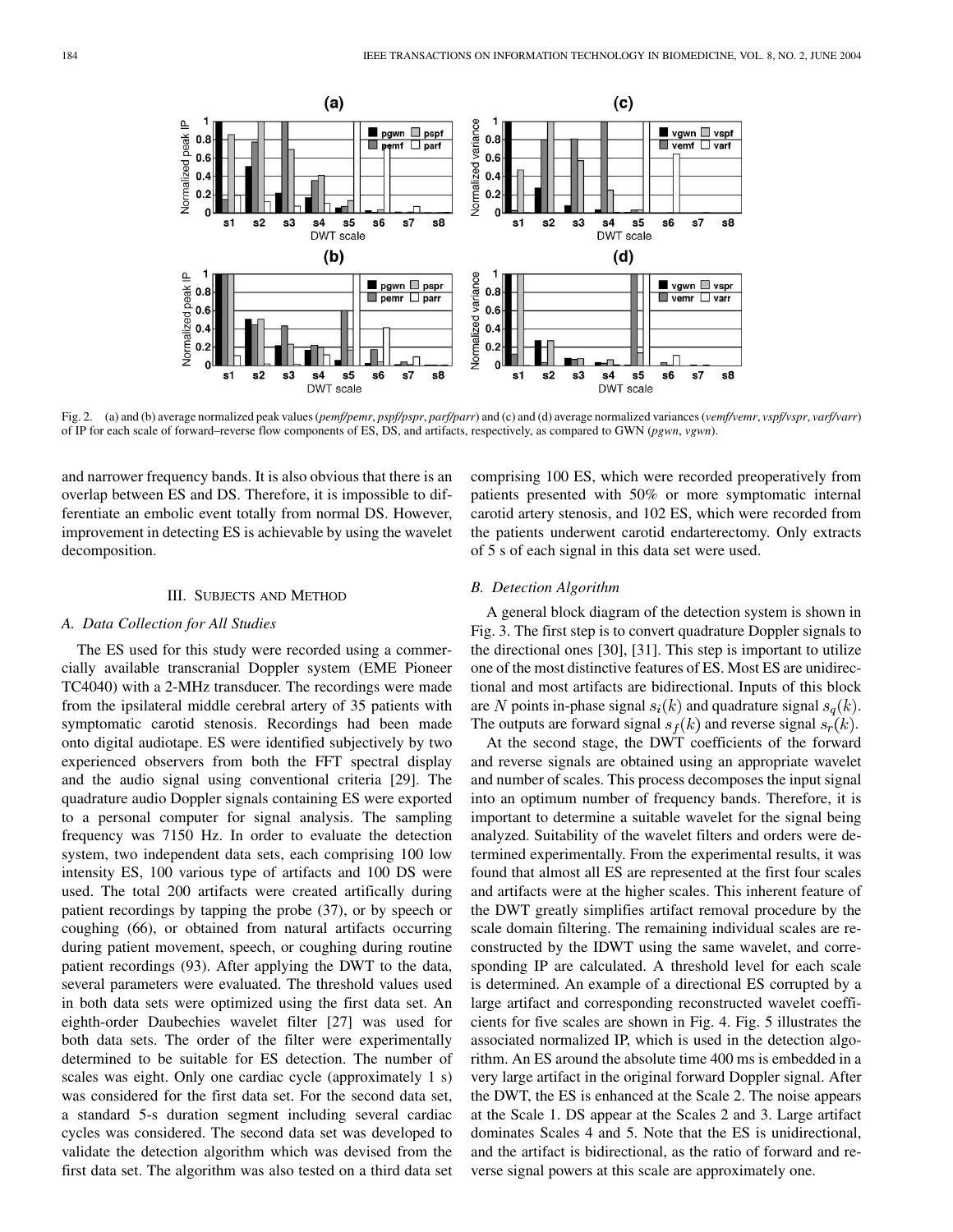

Fig. 3. Block diagram of the DWT-based detection system.



Fig. 4. Forward and reverse flow components of an ES corrupted with an artifact and corresponding reconstructed wavelet coefficients for five scales (f:forward, r:reverse).

At the final stage, detection and classification are performed. First, the scale, which is likely to contain the ES, is determined by using two parameters; the scale with maximum power (*MP*) and the scale with maximum peak to threshold ratio  $(P2TR)$ , which is a definition of the EBR. If these two parameters refer to the same scale, then the classification is done on this scale. If these parameters refer to different scales, then the scale with maximum  $P2TR$  is considered. This approach eliminated most of the mis-selection of the scales for further analysis and classification process. Additionally, existence of some components of the ES within a certain time margin in the neighboring scales are also investigated using the same criteria as above. If this is the case, then those scales are also considered for the detection.

Finally, for automatic detection, a decision system based on fuzzy logic rule was used [\[32](#page-7-0)]. The membership values for the most parameters were calculated according to the rules given in Table I, which were derived from the membership function illustrated in Fig. 6. Several thresholds were used to construct trapezoidal membership functions. The threshold values  $\th_1$ ,  $\th_2$ ,  $\th_3$ , and  $\th_4$ ), which are given in Table II, were determined by statistical evaluation of the parameters used in the detection such as calculation of minimum, maximum, mean, and standard deviation (Table III). The final decision if a signal is ES, DS, or artifact is based on average membership values of all the parameters for each signal types.

#### *C. Parameters Used for the Detection and Classification of ES*

One of the most important steps is the threshold selection. Because it is used as a normalizing factor in almost all parameters, the results are greatly influenced by the threshold. The threshold is determined from the data, which is sufficiently long, by using a statistical procedure, which depends on the data length and the standard deviation [\[33](#page-7-0)], and it is given by

$$
A_{\rm th} = \sigma_{\rm fin} \sqrt{\log_2 N} + \sigma_{\rm rn} \sqrt{\log_2 N} \tag{4}
$$

where  $\sigma_{\text{fn}}$  and  $\sigma_{\text{rn}}$  are the standard deviations of the forward and the reverse signal power at the *n*th scale, and  $N$  is the length of the observation. The following parameters involving the threshold are determined.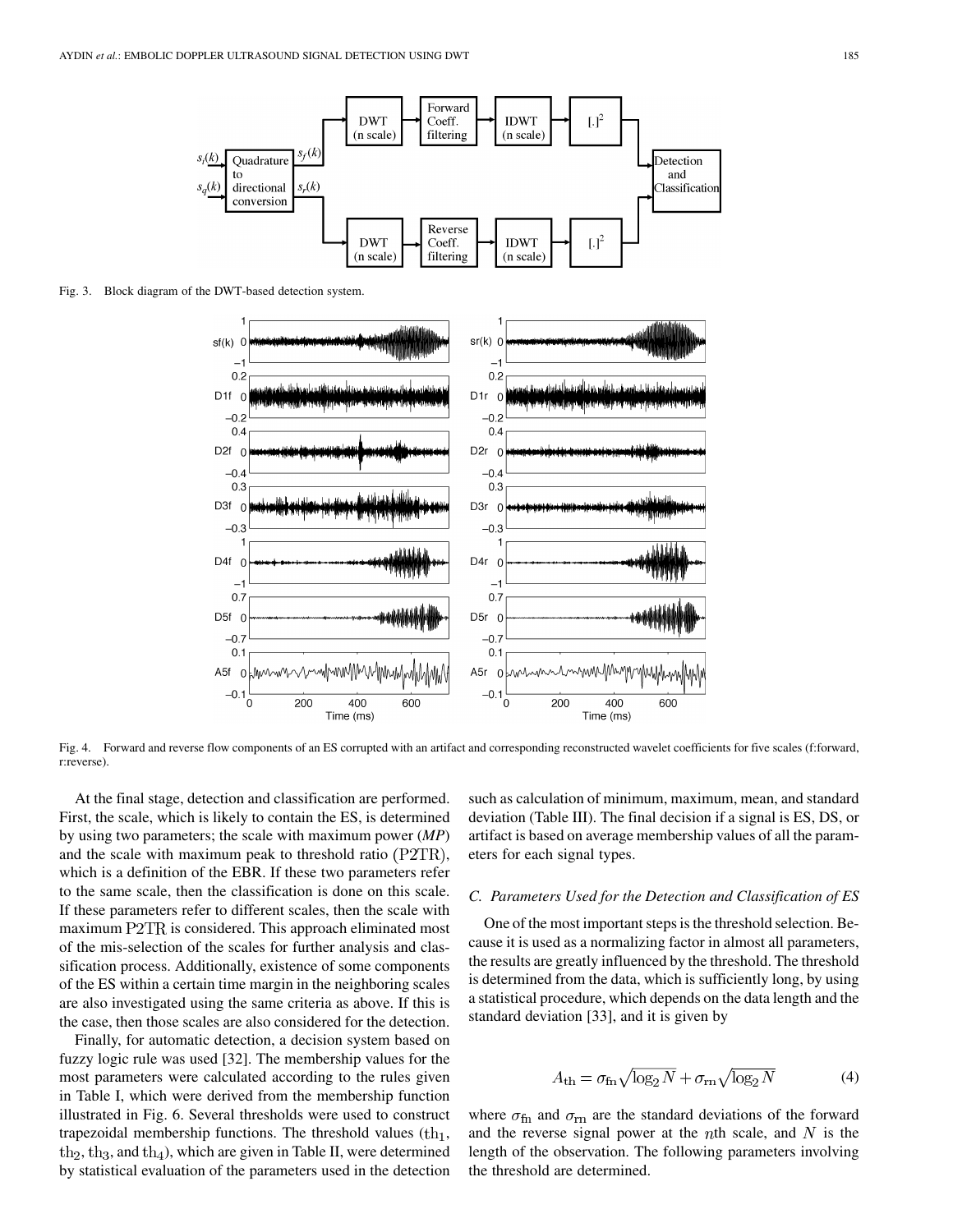

Fig. 5. Instantaneous envelopes of the reconstructed wavelet coefficients of the forward and reverse flow signals given in Fig. 4.

TABLE I MEMBERSHIP RULES FOR THE PARAMETERS

| x(n)                                                                                                                                                                                                                                   |    | $th1$    |    |                                                    | $\geq th_1 \& \leq th_2$                           |                                             |    | $> th_2 \< th_3$ |    |                | $\geq th_3 \& \leq \overline{th_4}$      |                                            |    | $> th_4$ |    |
|----------------------------------------------------------------------------------------------------------------------------------------------------------------------------------------------------------------------------------------|----|----------|----|----------------------------------------------------|----------------------------------------------------|---------------------------------------------|----|------------------|----|----------------|------------------------------------------|--------------------------------------------|----|----------|----|
|                                                                                                                                                                                                                                        | ar | em       | sp | ar                                                 | em                                                 | sp                                          | ar | em               | sp | ar             | em                                       | sp                                         | ar | em       | sp |
| $\overline{P2TR}$                                                                                                                                                                                                                      | 0  |          |    |                                                    | $z_1$                                              | $- z_1$                                     |    |                  | 0  | $z_2$          | $-z2$                                    |                                            |    |          |    |
| TP2TR                                                                                                                                                                                                                                  | 0  |          |    |                                                    | $\overline{z_1}$                                   | $- z_1$                                     |    |                  | 0  | z <sub>2</sub> | $-z_2$                                   |                                            |    |          |    |
| F2RM                                                                                                                                                                                                                                   |    |          | 0  | $\mathcal{Z}$ 1<br>$\overline{\phantom{a}}$        |                                                    | $z_1$                                       |    |                  |    |                | z <sub>2</sub>                           | z <sub>2</sub><br>$\overline{\phantom{0}}$ |    |          |    |
| TF2R                                                                                                                                                                                                                                   |    |          | 0  | $\mathcal{Z}$ 1<br>$\hspace{0.1mm}-\hspace{0.1mm}$ |                                                    | $z_1$                                       |    |                  |    |                | $z_2$                                    | z <sub>2</sub><br>$\overline{\phantom{a}}$ |    |          |    |
| $_{RR}$                                                                                                                                                                                                                                |    | 0        | 0  | $\mathcal{Z}$ 1<br>$\hspace{0.1mm}-\hspace{0.1mm}$ | $\overline{z}_1$                                   | 0                                           |    |                  |    |                | $z_2$<br>$\hspace{0.1mm}-\hspace{0.1mm}$ | $z_2$                                      |    | O        |    |
| FR                                                                                                                                                                                                                                     |    |          | 0  | $\overline{z_1}$<br>$\hspace{0.05cm}$              | $\mathcal{Z}$ 1                                    |                                             |    |                  |    |                | $z_2$<br>$\hspace{0.05cm}$               | z <sub>2</sub>                             |    |          |    |
| $t_{s}$                                                                                                                                                                                                                                |    |          |    |                                                    | $\mathcal{Z}$ 1<br>$\overline{\phantom{0}}$        | $z_1$                                       |    |                  |    | $z_2$          | $-z_2$                                   |                                            |    |          |    |
| $J_{\mathcal{S}}$                                                                                                                                                                                                                      |    |          |    |                                                    | $\overline{z}$ 1                                   | $\mathcal{Z}$ 1<br>$\overline{\phantom{a}}$ |    |                  |    | z <sub>2</sub> | $-z2$                                    |                                            |    |          |    |
|                                                                                                                                                                                                                                        |    |          |    |                                                    | $\mathcal{Z}$ 1<br>$\hspace{0.1mm}-\hspace{0.1mm}$ | $\overline{z_1}$                            |    |                  |    | z <sub>2</sub> | $-z_2$                                   |                                            |    |          |    |
| $T_s^2$<br>$B_s^2$                                                                                                                                                                                                                     |    |          | 0  | $\mathcal{Z}$ 1<br>$\hspace{0.05cm}$               | $\overline{z}_1$                                   |                                             |    |                  |    |                | $-z_2$                                   | z <sub>2</sub>                             |    |          |    |
| VIE                                                                                                                                                                                                                                    |    |          |    | $\mathcal{Z}$ 1                                    | 0                                                  | $- z_1$                                     |    |                  | 0  | $-z_2$         | $z_2$                                    |                                            |    |          |    |
| VIF                                                                                                                                                                                                                                    |    | $^{(1)}$ | 0  | $z_1$<br>$\hspace{0.1mm}-\hspace{0.1mm}$           | $\overline{z}_1$                                   | 0                                           |    |                  | 0  | O              | $-z_2$                                   | $z_2$                                      |    | $\theta$ |    |
| ar: artifact, em: emboli, sp: speckle; $z_1 = (th_2 - th_1)$<br>$(th_4)$<br>$th_3$<br>$th_1$ ,<br>$th_3$<br>(x(n)<br>(x(n)<br>$z_2 =$<br>$\overline{\phantom{a}}$<br>$\hspace{0.1mm}-\hspace{0.1mm}$<br>$\qquad \qquad \longleftarrow$ |    |          |    |                                                    |                                                    |                                             |    |                  |    |                |                                          |                                            |    |          |    |



Fig. 6. Membership function for the derivation of membership values used in the automatic detection.

The most widely used parameter in ES detection is the EBR—indicating how strong an ES is relative to the background DS. One of the definitions of the EBR is the which can be calculated using the quantities given in Fig. 7

$$
P2TR = 10 \log \frac{A_{\text{pk}}}{A_{\text{th}}} \quad (\text{dB}). \tag{5}
$$

Another parameter, which indicates the amount of power a signal has relative to the background energy, is the total power to the threshold ratio (TP2TR) and given as

TP2TR = 
$$
10 \log \frac{A_{\text{tot}}}{A_{\text{th}}}
$$
 =  $10 \log \frac{\sum_{k=t_{\text{on}}}^{t_{\text{off}}} A_f(k)}{A_{\text{th}}}$  (dB) (6)

where  $A_{\text{tot}}$  is the total power of the ES. It is calculated by integrating the IP of forward signal  $(A_f(k))$  between  $t_{on}$  and  $t_{off}$ , as shown in Fig. 7.

Two other parameters, which use threshold indirectly, are ES rise rate  $(RR)$  and fall rate  $(FR)$ . They are defined as

$$
RR = \frac{10 \log \frac{A_{\text{pk}}}{A_{\text{th}}}}{t_{\text{pk}} - t_{\text{on}}} = \frac{P2TR}{t_{\text{pk}} - t_{\text{on}}} \quad (\text{dB/ms}) \tag{7}
$$

$$
FR = \frac{10 \log \frac{2\mu}{A_{\text{th}}}}{t_{\text{off}} - t_{\text{pk}}} = \frac{P2TR}{t_{\text{off}} - t_{\text{pk}}} \quad (\text{dB/ms}).\tag{8}
$$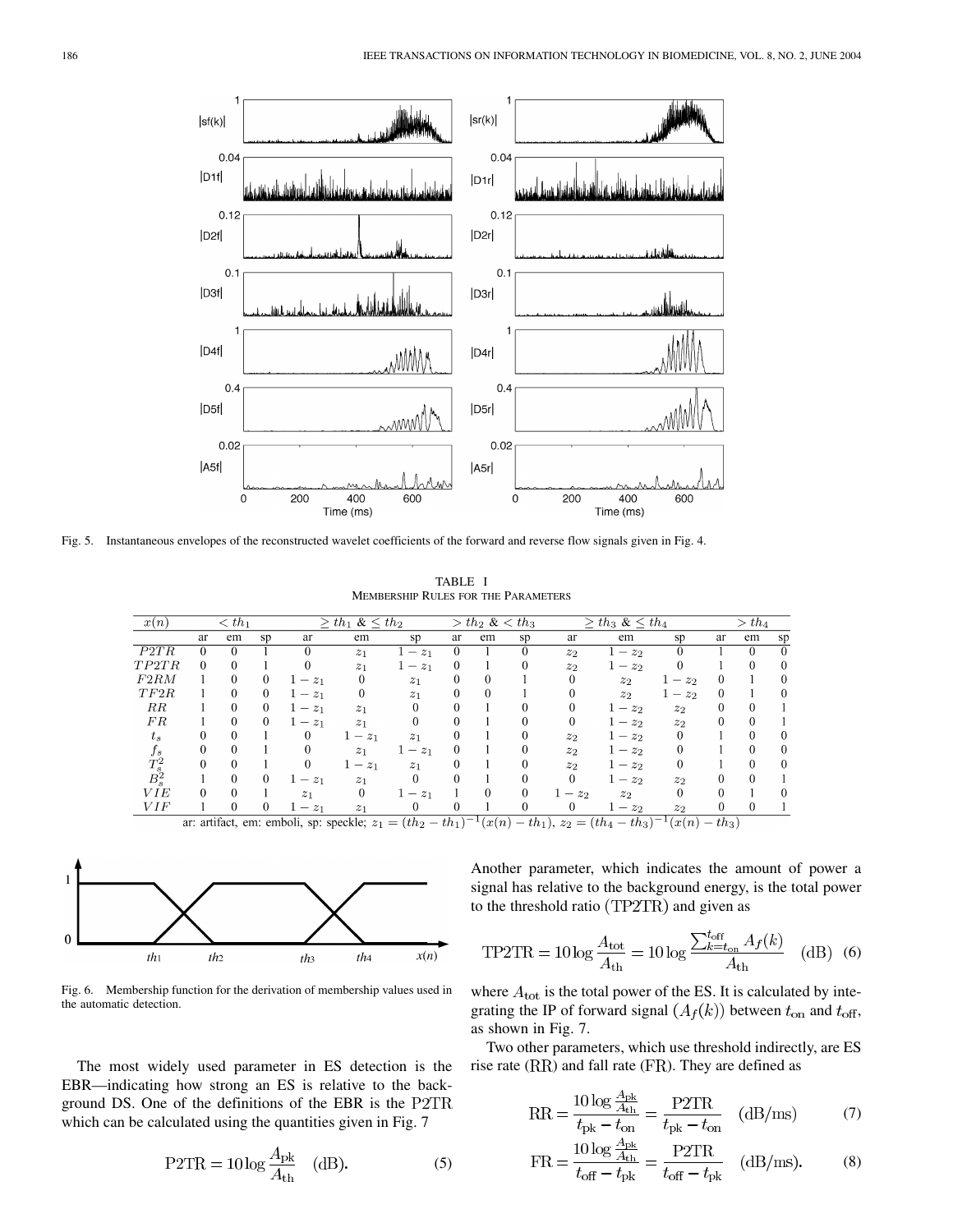TABLE II THRESHOLD VALUES OF THE PARAMETERS USED IN THE DETECTION

| th <sub>1</sub> | $th_2$          | $th_3$ | $th_4$ |
|-----------------|-----------------|--------|--------|
| 6               | $\overline{12}$ | 14     | 20     |
| 17              | 23              | 26     | 38     |
| 10              | 20              | 22     | 26     |
| 4               | 8               | 10     | 20     |
| 0.6             | 1.4             | 2      | 5      |
| 0.6             | 1.4             | 2      | 6      |
| 10              | 20              | 60     | 120    |
| 0.01            | 0.035           | 0.08   | 0.1    |
| 6               | 18              | 40     | 100    |
| 0.03            | 0.06            | 0.1    | 0.4    |
| 12              | 60              | 100    | 140    |
| 0.008           | 0.016           | 0.021  | 0.04   |
|                 |                 |        |        |

TABLE III MEAN AND STANDARD DEVIATIONS OF SOME PARAMETERS FOR EMBOLIC SIGNALS, ARTIFACTS, AND DS

|                       | ES     |       | Artifact |       | DS      |       |  |
|-----------------------|--------|-------|----------|-------|---------|-------|--|
|                       | Mean   | SD    | Mean     | SD    | Mean    | SD    |  |
| SMP                   | 2.45   | 0.83  | 5.96     | 0.77  | 3.27    | 0.72  |  |
| TP2TR                 | 25.13  | 3.17  | 34.57    | 6.62  | 18.32   | 3.13  |  |
| P2TR                  | 12.1   | 3.01  | 14.16    | 6.67  | 6.29    | 1.82  |  |
| F2RM                  | 25.44  | 7.01  | 94       | 11.15 | 23.18   | 7.59  |  |
| F2R8                  | 1.29   | 7.13  | 1.79     | 11.25 | $-0.58$ | 6.18  |  |
| RR.                   | 3.88   | 2.53  | 0.95     | 0.59  | 3.52    | 2.05  |  |
| FR                    | 4.65   | 3.15  | 0.97     | 0.63  | 4.00    | 2.12  |  |
| TF2R                  | 15.30  | 6.24  | 4.05     | 9.82  | 14.13   | 4.03  |  |
| $t_{s}$               | 51.59  | 31.7  | 146.38   | 76.8  | 6.96    | 4.9   |  |
| $f_s$                 | 0.114  | 0.049 | 0.014    | 0.007 | 0.108   | 0.189 |  |
| $\frac{T_s^2}{B_s^2}$ | 73.87  | 43.3  | 185.08   | 106.6 | 10.86   | 8.6   |  |
|                       | 0.08   | 0.038 | 0.033    | 0.031 | 0.492   | 0.438 |  |
| VIE                   | 101.34 | 96.1  | 43.47    | 63.3  | 12.3    | 5.6   |  |
| VIF                   | 0.016  | 0.008 | 0.012    | 0.021 | 0.021   | 0.012 |  |



Fig. 7. Sketch of a specific reconstructed wavelet scale containing an ES and quantities used to calculate detection parameters.

Two parameters which utilize the directionality properties of ES are the peak forward to reverse power ratio at the scale  $(F2RM)$  and the total forward to reverse power ratio  $(TF2R)$ calculated over the duration between  $t_{on}$  and  $t_{off}$ . They are given as

$$
F2RM = 10 \log \frac{A_f(t_{\rm pk})}{A_r(t_{\rm pk})} \quad (\text{dB}) \tag{9}
$$

$$
\text{TF2}R = 10\log \frac{\sum_{k=t_{\text{on}}}^{L_{\text{off}}} A_f(k)}{\sum_{k=t_{\text{on}}}^{L_{\text{off}}} A_r(k)} \quad \text{(dB)} \tag{10}
$$

where  $A_f(k)$  and  $A_r(k)$  are IP of forward and reverse signals, respectively.

Although the DWT decomposes an ES into different frequency bands, the frequency characteristics of ES cannot be utilized properly because of the poor frequency resolution of the DWT at higher frequency bands. The following parameters attempt to overcome this problem by utilizing some basic definitions of TF characterization of narrow-band signals in the context of information theory. Although some of these definitions are invalid for wide-band signals, the individual decomposed scales may be regarded as narrow-band signals. A simple way to characterize a signal simultaneously in time and frequency is to consider its mean localization and dispersions in each of these representations. This can be obtained by considering  $|s(t)|^2$  and  $|S(f)|^2$  as probability distributions, and looking at their mean values and standard deviations.  $t_s$  is the average time of the signal and  $f_s$  is the average frequency of the signal and are defined, respectively, as

$$
t_s = \frac{1}{E_s} \int_{-\infty}^{+\infty} t |s(t)|^2 dt, \quad f_s = \frac{1}{E_s} \int_{-\infty}^{+\infty} f |S(f)|^2 df \quad (11)
$$

where  $S(f)$  is the Fourier transform of  $s(t)$  and calculated by using the FFT. Time spreading  $(T_s^2)$  and frequency spreading  $(B_s^2)$  are defined as

$$
T_s^2 = \frac{1}{E_s} \int_{-\infty}^{+\infty} (t - t_s)^2 |s(t)|^2 dt
$$
 (12)

$$
B_s^2 = \frac{1}{E_s} \int_{-\infty}^{+\infty} (f - f_s)^2 |S(f)|^2 df
$$
 (13)

where

$$
E_s = \int_{-\infty}^{+\infty} |s(t)|^2 dt \quad < +\infty \tag{14}
$$

A narrow-band signal then can be characterized in the TF plane by its mean position and a domain of main energy localization whose area is proportional to the time-bandwidth product.

Another way to describe a signal simultaneously in time and in frequency is to consider its instantaneous envelope and instantaneous frequency [[28\]](#page-7-0), which are defined, respectively, as

$$
a(t) = |s_a(t)|, \quad f(t) = \frac{1}{2\pi} \frac{d \arg s_a(t)}{dt}
$$
 (15)

where  $s_a(t) = s(t) + j\hat{s}(t)$ .  $\hat{s}(t)$  is the Hilbert transform of  $s(t)$ . In detection, algorithm variances of instantaneous envelope and instantaneous frequency (*VIE*, *VIF*) were used.

Processing steps for the detection of ES can be summarized as follows:

- 1) obtain directional Doppler signals by applying phasing filter technique to quadrature Doppler signals [\[30](#page-7-0)];
- 2) apply eight scales DWT to each channel in order to obtain directional DWT coefficients;
- 3) reconstruct individual wavelet coefficients;
- 4) calculate IP for each scales;
- 5) derive a threshold value from the signal for each scale to be used in detection;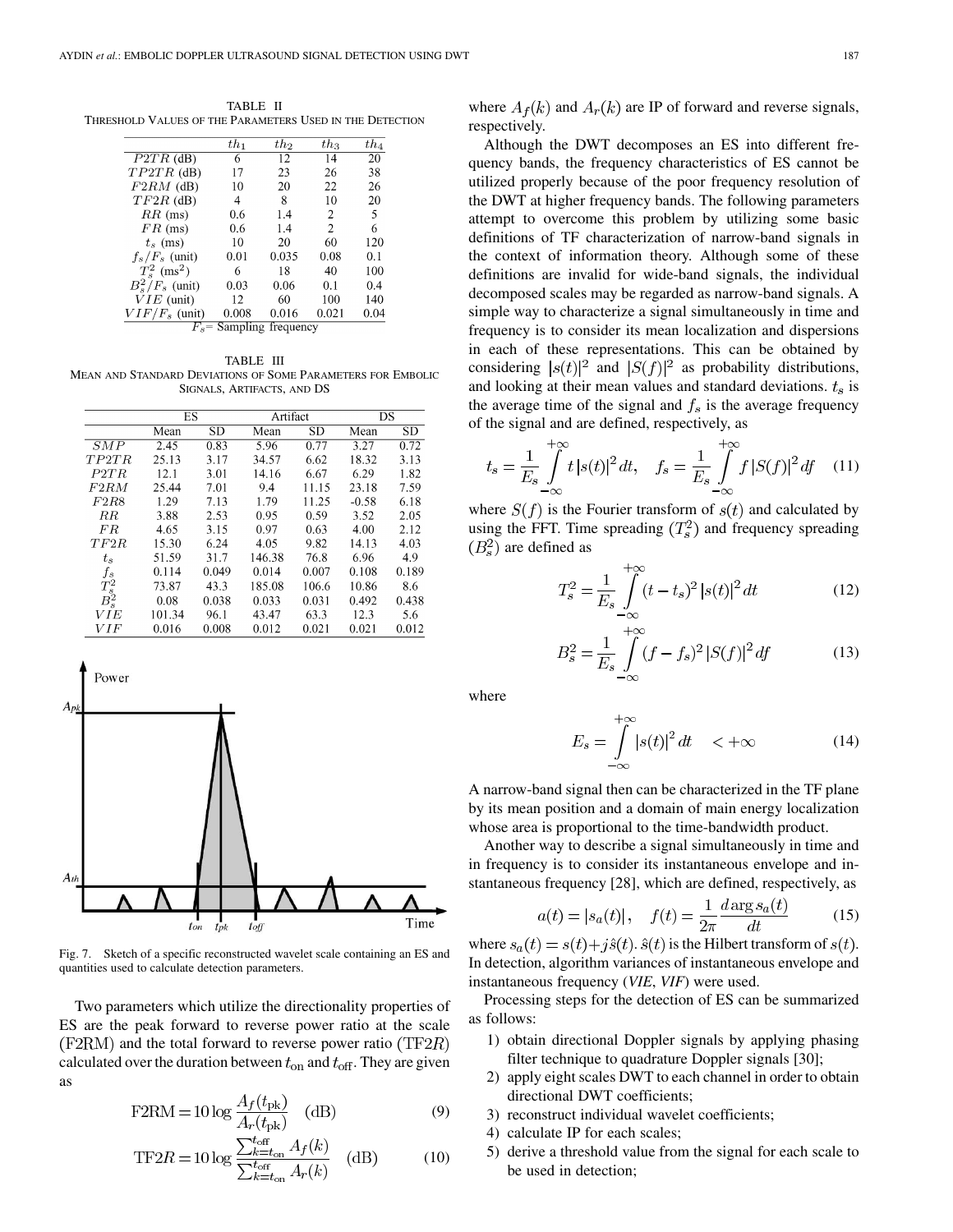6) evaluate previously described parameters for each scale;

7) apply detection logic.

#### IV. RESULTS

Mean values and standard deviations of the various signal characteristics for ES, DS, and artifacts are shown in Table III. The mean scale with maximum power (*SMP*) for ES and associated standard deviation (mean:2.45, standard deviation:0.83) implies that ES mainly appear at lower scales (dominantly at the Scales 2 and 3). However it must be pointed out that this will be affected by the system sampling frequency and choice of the analyzing wavelet. Therefore the candidate scales containing possible ES for further analysis are determined by identifying the scale with *MP* and P2TR. 13 out of 100 ES in the first data set had maximum intensity at the scale 1.9 ES had maximum intensity at the scale 4. Some of these ES had some components at lower or higher scales because of the chirping characteristic. The mean *SMP* for artifacts (5.96, 0.77) shows that they appear at the higher scales (centered at the scale 6). The mean *SMP* for DS (3.27, 0.72) demonstrates that DS, which might be detected as ES, occupy mainly scale 3 spanning from the scale 2 to the scale 4. Although they were significantly different from ES  $(P = < 0.0001)$ , there is a certain overlap between the *SMP* for ES and DS. One practical conclusion, which can be derived from the *SMP* values, is that restricting the DWT analysis to the first 4 scales can eliminate most of the artifacts.

The average  $TP2TR$  for ES (25.13, 3.17 dB) is greater than the average  $TP2TR$  for DS (18.32, 3.13 dB) and less than the average  $TP2TR$  for artifacts (34.57, 6.62 dB). The average  $P2TR$  value for ES (12.1, 3.01 dB) is greater than the average  $P2TR$  value for DS (6.29,1.82 dB) and less than artifacts (14.16, 6.77 dB). The average  $F2RM$  value reveals the directionality of a signal with maximum power at a certain scale and time. The average values for ES (25.44, 7.01 dB) and DS (23.18, 7.59 dB) suggest that they are unidirectional when compared to the average value of the  $F2RM$  for artifacts (9.4, 11.15 dB). This parameter is directly influenced by the ability of directional signal separation of the Doppler system used for the recordings. The average  $F2R8$  values  $[(1.29, 7.13 \text{ dB})$ for ES,  $(1.79, 11.25 \text{ dB})$  for artifacts, and  $(-0.58, 6.18 \text{ dB})$ for DS] suggest that there is no useful information at higher scales. These scales are mainly dominated by bidirectional slowly varying signals resulting from artifacts. ES result from an object passing through an ultrasonic sample volume causing a gradual intensity increase and then gradual decrease with a chirping effect when compared to artifacts. The average RR and FR for ES are  $(3.88, 2.53 \text{ ms})$  and  $(4.65, 3.15 \text{ ms})$ , respectively. DS gave almost the same figures as ES [(3.52, 2.05 ms) and (4, 2.12 ms), respectively], suggesting that emboli and normal red blood cells have certain behavioral similarities. This can only be justified when both a red blood cell and an embolus are considered as a single scatterer. In practice, the size of the red blood cell is extremely small and beyond the detection resolution of any Doppler ultrasonic system. Instead red blood cell aggregates are scatterers producing a wide-band signal when compared to a signal resulting from an embolus, which is much bigger than that of red blood cells. Therefore,

TABLE IV DETECTION RESULTS FOR TWO DATA SETS

| Data set 1               | Data set 2          |
|--------------------------|---------------------|
| 100 ES                   | $100$ ES            |
| 98% as embolic signal    | 95% as ES           |
| 1% as artifact           | 3% as artifact      |
| 1% disputed              | 2% disputed         |
| 100 artifacts            | 100 artifacts       |
| 96% detected as artifact | 98% as artifact     |
| 4% disputed              | $2\%$ as ES         |
| $100$ DS                 | $\overline{100}$ DS |
| 93% as DS                | 95% as DS           |
| $6\%$ as ES              | 1% as artifact      |
| 1% disputed              | 4% disputed         |

the frequency band of an ES is much narrower, which validates the assumption of an embolus as a single scatterer.

The results obtained for two data sets are given in Table IV. It should be emphasized that these results may be influenced by the choice of the threshold values for certain parameters. ES are at least 3 dB greater than the DS. However, intercenter agree-ment greatly improves when the EBR is greater than 7 dB [[34\]](#page-7-0). When the algorithm was tested on the third data set comprising ES mostly with the EBR ratio greater than 7 dB, 198 ES out of 202 were detected as ES.

#### V. DISCUSSION

Earlier ES detection systems assumed that the signal was stationary within the analysis window. However, ES are short duration nonstationary signals. The WT is a relatively new tool to deal with such signals. Our results suggest that the WT is likely to increase system sensitivity and specificity. The availability of fast algorithms and its ability to remove unwanted signals such as artifacts also make the WT attractive in on-line systems.

Artifacts propagate through more than three scales, suggesting that they are real transients in technical terms. At this point, the description of ES as transients is questionable. A transient is an unexpected complex signal disturbance having a range of frequency components. It can be considered as a wide-band signal compared to ES. ES can also be expressed within the context of wavelet theory. In fact, they are composed of several "wavelets" resulting from a single scatterer passing through an ultrasonic sample volume. They satisfy the basic properties of wavelets: ES oscillate and decay rapidly as wavelets do. Therefore, they were described as "frequency focused" as well as "short duration" high intensity transients.

In this study, we have used a signal-processing algorithm based on the DWT to characterize ES, DS, and artifacts. Results show that the detection parameters derived from the DWT coefficients are likely to improve the sensitivity of an automated system. In an automated ES detection system, there are several important aspects. First, the algorithm must emphasize ES and preferably suppress DS and artifacts. Such a feature will lead to an improvement in the EBR. This problem can be considered as the detection and estimation of signals in noise. The WT has been proved to be an effective tool for the detection and estimation of transients [[35](#page-7-0)]. The statistical properties of the DWT for white noise and Doppler signals presented above enables us to accurately estimate a signal from a small number of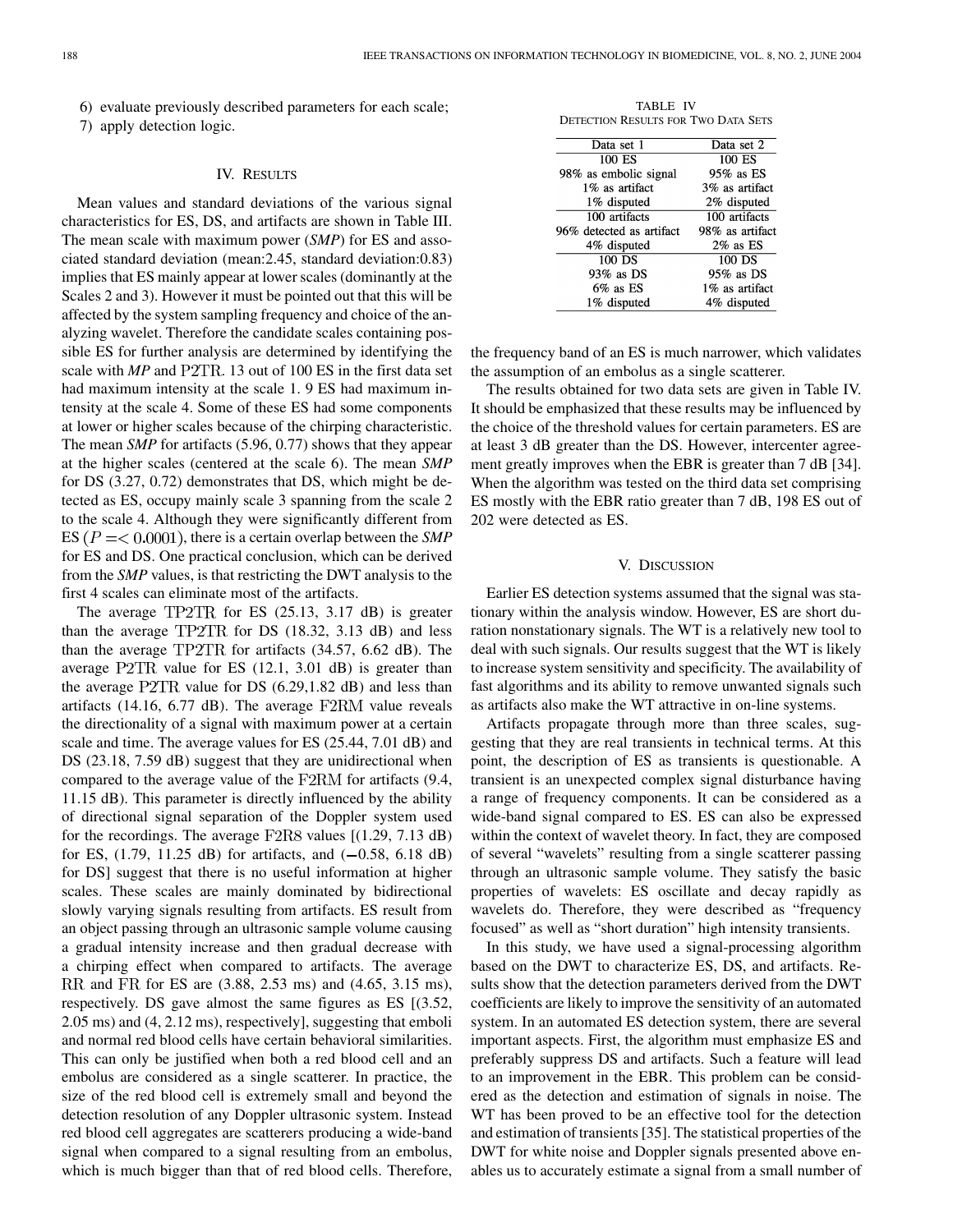<span id="page-7-0"></span>wavelet coefficients. ES are most likely to appear in the scales with larger variance. If there is an unusual activity within the analysis window, this will be reflected on the variance. This is true because the energy of an ES born by a potentially symptomatic embolus is much greater than the energy of the signal from DS. A practical conclusion from this observation is that a simple WT process can be employed to enhance any Doppler signal or an ultrasonic image by simply canceling out related wavelet coefficients during reconstruction. However, one drawback of the DWT compared to the FFT is the reduced frequency resolution at lower scales, in which ES are found mostly. The performance of the DWT-based system alone may not be as good as an FFT-based system due to the lack of frequency resolution although it does have some advantages for very small signals due to its high temporal resolution. Therefore, we have introduced some additional parameters based on the FFT and instantaneous frequency to be used in the detection algorithm.

Our system was evaluated on 5-s segments of data, each containing an ES artifact or DS, and processed in real time. This is the most efficient method to develop a system which analyzes signals which may occur rarely. For example only 40% of patients with symptomatic carotid stenosis, and 5%–10% of patients with asymptomatic stenosis have ES during an hours recording, and in those patients who have ES, the median number is only one or two. Our wavelet-based approach now needs to be implemented in a true on-line system which can operate in real time. The performance of this system could then be directly compared with other on-line systems using different approaches such as the frequency filtering approach using the FFT [[36\]](#page-8-0). This is feasible as the DWT is a computationally efficient transform.

#### **REFERENCES**

- [1] M. P. Spencer, G. I. Thomas, S. C. Nicholls, and L. R. Sauvage, "Detection of middle cerebral artery emboli during carotid endarterectomy using transcranial Doppler ultrasonography," *Stroke*, vol. 21, pp. 415–423, 1990.
- [2] H. S. Markus and M. J. Harrison, "Microembolic signal detection using ultrasound," *Stroke*, vol. 26, pp. 1517–1519, 1995.
- [3] H. S. Markus, R. Ackerstaff, V. Babikian, C. Bladin, D. Droste, D. Grossett, C. Levi, D. Russell, M. Siebler, and C. Tegeler, "Inter-centre agreement in reading Doppler embolic signals: a multicentre international study," *Stroke*, vol. 28, pp. 1307–1310, 1997.
- [4] R. G. A. Ackerstaff, V. L. Babikian, D. Georgiadis, D. Russell, M. Siebler, M. P. Spencer, and D. Stump, "Basic identification criteria of Doppler microembolic signals," *Stroke*, vol. 26, p. 1123, 1995.
- [5] E. Roy, P. Abraham, S. Montrésor, M. Baudry, and J. L. Saumet, "The narrow band hypothesis: and interesting approach for high-intensity signals (HITS) detection," *Ultrasound Med. Biol.*, vol. 24, pp. 375–382, 1998.
- [6] H. S. Markus, A. Loh, and M. M. Brown, "Computerized detection of cerebral emboli and discrimination from artifact using Doppler ultrasound," *Stroke*, vol. 24, pp. 1667–1672, 1993.
- [7] M. P. Spencer, "Detection of cerebral arterial emboli," in *Transcranial Doppler*, D. W. Newell and R. Aaslid, Eds. New York: Raven Press, 1995, pp. 215–230.
- [8] E. V. Van Zuilen, W. H. Mess, C. Jansen, I. Van der Tweel, J. van Gijn, and R. G. A. Ackerstaff, "Automatic embolus detection compared with human experts: a Doppler ultrasound study," *Stroke*, vol. 27, pp. 1840–1843, 1996.
- [9] B. Brucher and D. Russell, "Spectral characteristics of emboli with artifact suppression," *Stroke*, vol. 24, p. 510, 1993.
- [10] M. Siebler, G. Rose, M. Sitzer, A. Bender, and H. Steinmetz, "Real-time identification of cerebral microemboli with US feature detection by a neural network," *Radiology*, vol. 192, pp. 739–742, 1994.
- [11] D. Georgiadis, J. Goeke, M. Hill, M. Konig, D. G. Nabavi, F. Stögbauer, P. Zunker, and E. B. Ringelstein, "A novel technique for identification of Doppler microembolic signals based on the coincidence method—in vitro and in vivo evaluation," *Stroke*, vol. 27, pp. 683–686, 1996.
- [12] E. Roy, S. Montrésor, P. Abraham, and J. L. Saumet, "Spectrogram analkysis of arterial Doppler signals for off-line automated HITS detection," *Ultrasound Med. Biol.*, vol. 25, pp. 349–359, 1999.
- [13] E. Roy, P. Abraham, S. Montrésor, and J. L. Saumet, "Comparison of time-frequency estimators for peripheral embolus detection," *Ultrasound Med. Biol.*, vol. 26, pp. 419–423, 2000.
- [14] H. Markus and G. Reid, "Improved automated detection of embolic signals using a novel frequency filtering approach," *Ultrasound Med. Biol.*, vol. 25, pp. 857–860, 1999.
- [15] L. Fan, D. H. Evans, and A. R. Naylor, "Automated embolus identification using a rule-based expert system," *Ultrasound. Med. Biol.*, vol. 27, pp. 1065–1077, 2001.
- [16] W. H. Mess, B. M. Titulaer, and R. G. A. Ackerstaff, "A new algorithm for off-line automated emboli detection based on the pseudo-Wigner power distribution and dual gate TCD technique," *Ultrasound Med. Biol.*, vol. 26, pp. 413–418, 2000.
- [17] G. Devuyst, J.-M. Vesin, P.-A. Despland, and J. Bogousslavsky, "The matching pursuit: A new method of characterizing microembolic signals?," *Ultrasound Med. Biol.*, vol. 6, pp. 1051–1056, 2000.
- [18] G. Devuyst, G. A. Darbellay, J.-M. Vesin, V. Kemény, M. Ritter, D. W. Droste, C. Molina, J. Serena, R. Sztajzel, P. Ruchat, C. Lucchesi, G. Dietler, E. B. Ringelstein, P.-A. Despland, and J. Bogousslavsky, "Automatic classification of HITS into artifact or solid or gaseous emboli by a wavelet representation combined with dual-gate TCD," *Stroke*, vol. 32, pp. 2803–2809, 2001.
- [19] M. A. Moehring and M. P. Spencer, "Power M-mode Doppler (PMD) for observing cerebral blood flow and tracking emboli," *Ultrasound Med. Biol.*, vol. 28, pp. 49–57, 2002.
- [20] N. Aydin, S. Padayachee, and H. S. Markus, "The use of the wavelet transform to describe embolic signals," *Ultrasound Med. Biol.*, vol. 25, pp. 953–958, 1999.
- [21] B. S. Krongold, A. M. Sayeed, M. A. Moehring, J. A. Ritcey, M. P. Spencer, and D. I. Jones, "Time-scale detection of microemboli in flowing blood with Doppler ultrasound," *IEEE Trans. Biomed. Eng.*, vol. 46, pp. 1081–1089, Sept. 1999.
- [22] J.-M. Girault, D. Kouame, A. Ouahabi, and F. Patat, "Micro-emboli detection: an ultrasound Doppler signal processing viewpoint," *IEEE Trans. Biomed. Eng.*, vol. 47, pp. 1431–1439, Nov. 2000.
- [23] N. Aydin, H. S. Markus, and F. Marvasti, "Detection and estimation of embolic Doppler signals using discrete wavelet transform," in *Proc. ICASSP 2001*, vol. 2, 2001, pp. 1049–1052.
- [24] S. Mallat, *A Wavelet Tour of Signal Processing*. San Diego, CA: Academic, 1998.
- [25] R. K. Young, *Wavelet Theory and its Applications*. Norwell, MA: Kluwer, 1993.
- [26] G. Strang and T. Nguyen, *Wavelets and Filter Banks*. Cambridge, MA: Wellesley-Cambridge, 1997.
- [27] I. Daubechies, *Ten Lectures on Wavelets*. Philadelphia, PA: SIAM, 1992, CBMS Lecture Series.
- [28] B. Boashash, "Estimating and interpreting the instantaneous frequency of a signal: a tutorial review—part 2: Algorithms and applications,' *Proc. IEEE*, vol. 80, pp. 539–568, Apr. 1992.
- [29] E. B. Ringelstein, D. W. Droste, V. L. Babikian, D. H. Evans, D. G. Grosset, M. Kaps, H. S. Markus, D. Russell, and M. Siebler, "Consensus on microembolus detection by TCD," *Stroke*, vol. 29, pp. 725–729, 1998.
- [30] N. Aydin, L. Fan, and D. H. Evans, "Quadrature-to-directional format conversion of Doppler signals using digital methods," *Physiol. Meas.*, vol. 15, pp. 181–199, 1994.
- [31] N. Aydin and D. H. Evans, "Implementation of directional Doppler techniques using a digital signal processor," *Med. Biol. Eng. Comput.*, vol. 32, pp. S157–S164, 1994.
- [32] H. Seker and M. Korurek, "Fuzzy relation matrix and fuzzy max-min operation for biomedical signal classification," in *Proc. 2nd Int. Biomedical Engineering Days'98*, Istanbul, Turkey, May 1998, pp. 57–59.
- [33] D. L. Donoho, "De-noising by soft-thresholding," *IEEE Trans. Inform. Theory*, vol. 41, pp. 613–647, May 1995.
- [34] H. S. Markus, M. Bland, G. Rose, M. Sitzer, and M. Siebler, "How good is intercenter agreement in the identification of embolic signals in carotid artery disease?," *Stroke*, vol. 27, pp. 1249–1252, 1996.
- [35] J. P. Noonan, H. M. Polhlopek, and M. Varteresian, "A hypothesis testing technique for the wavelet transform in the presence of noise," *Digital Signal Process.*, vol. 4, pp. 89–96, 1993.